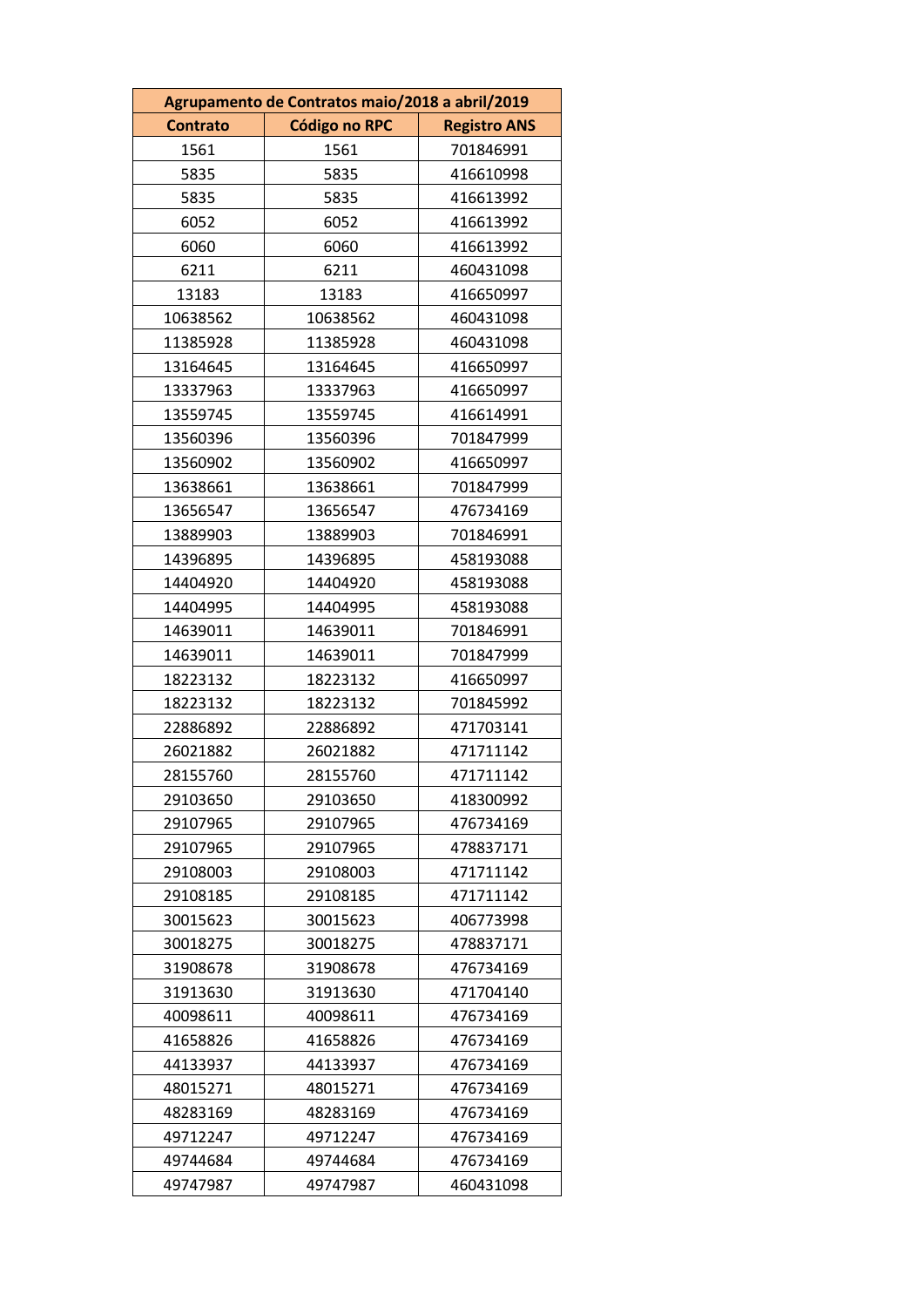| 50042560 | 50042560 | 476734169 |
|----------|----------|-----------|
| 51835728 | 51835728 | 476734169 |
| 51960343 | 51960343 | 471703141 |
| 52368079 | 52368079 | 471711142 |
| 52848077 | 52848077 | 471711142 |
| 52848077 | 52848077 | 476734169 |
| 52848077 | 52848077 | 478837171 |
| 53938460 | 53938460 | 471711142 |
| 55212109 | 55212109 | 476734169 |
| 55606575 | 55606575 | 476734169 |
| 56189200 | 56189200 | 471711142 |
| 56189200 | 56189200 | 476734169 |
| 58874075 | 58874075 | 476734169 |
| 60571768 | 60571768 | 476734169 |
| 60698854 | 60698854 | 476734169 |
| 61511251 | 61511251 | 476734169 |
| 63358087 | 63358087 | 471703141 |
| 64442149 | 64442149 | 701846991 |
| 65196800 | 65196800 | 476734169 |
| 73045209 | 73045209 | 460460091 |
| 74147513 | 74147513 | 460431098 |
| 80866028 | 80866028 | 460431098 |
| 81272455 | 81272455 | 460431098 |
| 82082223 | 82082223 | 460431098 |
| 82258486 | 82258486 | 476734169 |
| 82812897 | 82812897 | 476734169 |
| 82812897 | 82812897 | 478837171 |
| 82884778 | 82884778 | 460431098 |
| 82886652 | 82886652 | 460431098 |
| 83210034 | 83210034 | 460431098 |
| 83211826 | 83211826 | 460460091 |
| 83214544 | 83214544 | 476734169 |
| 84267617 | 84267617 | 460431098 |
| 84882910 | 84882910 | 476734169 |
| 85007134 | 85007134 | 460431098 |
| 85986536 | 85986536 | 478837171 |
| 86388230 | 86388230 | 460431098 |
| 88222736 | 88222736 | 460431098 |
| 88589634 | 88589634 | 460431098 |
| 89342953 | 89342953 | 460460091 |
| 89607890 | 89607890 | 460431098 |
| 90311167 | 90311167 | 460460091 |
| 90499725 | 90499725 | 476734169 |
| 90655870 | 90655870 | 460460091 |
| 91342943 | 91342943 | 460431098 |
| 91342943 | 91342943 | 471704140 |
| 92566465 | 92566465 | 476734169 |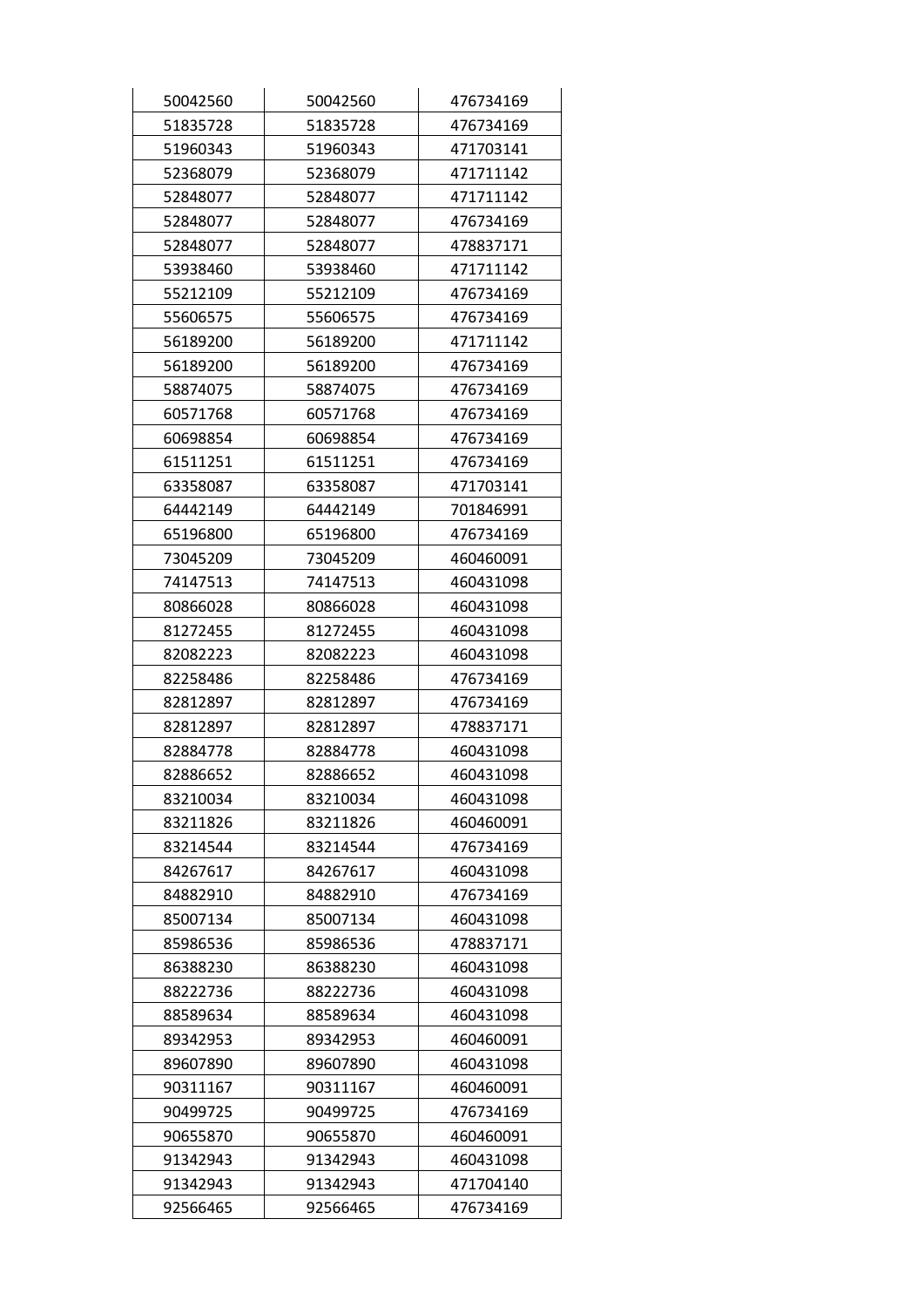| 93193998  | 93193998  | 460431098 |
|-----------|-----------|-----------|
| 93860546  | 93860546  | 476734169 |
| 97032934  | 97032934  | 460431098 |
| 97311573  | 97311573  | 460431098 |
| 98471609  | 98471609  | 460431098 |
| 98652626  | 98652626  | 460431098 |
| 101592564 | 101592564 | 460431098 |
| 103558152 | 103558152 | 460431098 |
| 103600980 | 103600980 | 460431098 |
| 103615673 | 103615673 | 460431098 |
| 103896517 | 103896517 | 460431098 |
| 104535100 | 104535100 | 460431098 |
| 106055145 | 106055145 | 478837171 |
| 106531634 | 106531634 | 460431098 |
| 107046740 | 107046740 | 460431098 |
| 107395183 | 107395183 | 460460091 |
| 107531001 | 107531001 | 478837171 |
| 108053868 | 108053868 | 460460091 |
| 109079716 | 109079716 | 460460091 |
| 110379475 | 110379475 | 460431098 |
| 111189283 | 111189283 | 460431098 |
| 115986650 | 115986650 | 460431098 |
| 116536474 | 116536474 | 460460091 |
| 121377190 | 121377190 | 460431098 |
| 122441126 | 122441126 | 460431098 |
| 122945557 | 122945557 | 460431098 |
| 124534435 | 124534435 | 460431098 |
| 125303639 | 125303639 | 460431098 |
| 125504041 | 125504041 | 460460091 |
| 126358979 | 126358979 | 460431098 |
| 127337831 | 127337831 | 460431098 |
| 127339329 | 127339329 | 460431098 |
| 128662774 | 128662774 | 460431098 |
| 128724254 | 128724254 | 460431098 |
| 128776898 | 128776898 | 460431098 |
| 128992946 | 128992946 | 460431098 |
| 129610958 | 129610958 | 478837171 |
| 129700078 | 129700078 | 460431098 |
| 129742901 | 129742901 | 460460091 |
| 129816832 | 129816832 | 460460091 |
| 130673614 | 130673614 | 460431098 |
| 130956336 | 130956336 | 460431098 |
| 130972505 | 130972505 | 478837171 |
| 131240897 | 131240897 | 460431098 |
| 132069462 | 132069462 | 460431098 |
| 132335321 | 132335321 | 460431098 |
| 132335321 | 132335321 | 460460091 |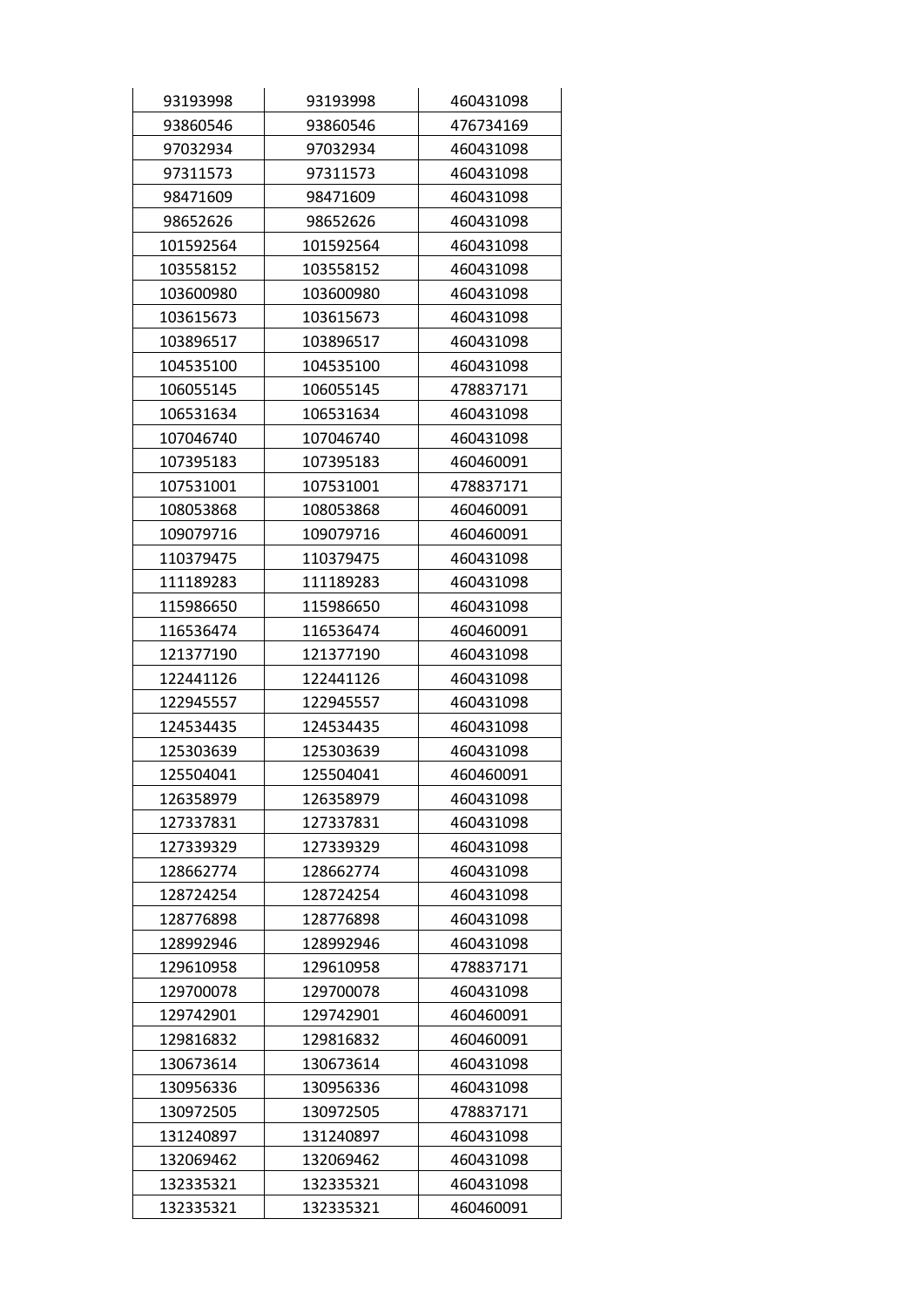| 132569705 | 132569705 | 460431098 |
|-----------|-----------|-----------|
| 133408237 | 133408237 | 460431098 |
| 133731543 | 133731543 | 480269181 |
| 133813959 | 133813959 | 460431098 |
| 133813959 | 133813959 | 460460091 |
| 134070212 | 134070212 | 460431098 |
| 134070212 | 134070212 | 460460091 |
| 134070829 | 134070829 | 460431098 |
| 134251656 | 134251656 | 460431098 |
| 134261051 | 134261051 | 460431098 |
| 134308989 | 134308989 | 460431098 |
| 134373012 | 134373012 | 460431098 |
| 134705496 | 134705496 | 460460091 |
| 134828636 | 134828636 | 471704140 |
| 134968673 | 134968673 | 460460091 |
| 135206256 | 135206256 | 460431098 |
| 135323209 | 135323209 | 476734169 |
| 135656048 | 135656048 | 460431098 |
| 135830088 | 135830088 | 460431098 |
| 136022723 | 136022723 | 460431098 |
| 136289396 | 136289396 | 460431098 |
| 136359346 | 136359346 | 460460091 |
| 136360152 | 136360152 | 460460091 |
| 136647662 | 136647662 | 460431098 |
| 138293498 | 138293498 | 460431098 |
| 138295230 | 138295230 | 471704140 |
| 138378586 | 138378586 | 460460091 |
| 138561327 | 138561327 | 460431098 |
| 138565483 | 138565483 | 460431098 |
| 138614359 | 138614359 | 478837171 |
| 138967756 | 138967756 | 460460091 |
| 138967756 | 138967756 | 471704140 |
| 139517424 | 139517424 | 460431098 |
| 139519047 | 139519047 | 460431098 |
| 139521614 | 139521614 | 460431098 |
| 140646762 | 140646762 | 460431098 |
| 140705378 | 140705378 | 460431098 |
| 140983501 | 140983501 | 460431098 |
| 141234863 | 141234863 | 460431098 |
| 141260476 | 141260476 | 460431098 |
| 141260476 | 141260476 | 460460091 |
| 141737514 | 141737514 | 476734169 |
| 142568445 | 142568445 | 460460091 |
| 142610962 | 142610962 | 460431098 |
| 142613480 | 142613480 | 460431098 |
| 142853645 | 142853645 | 460460091 |
| 142978783 | 142978783 | 460431098 |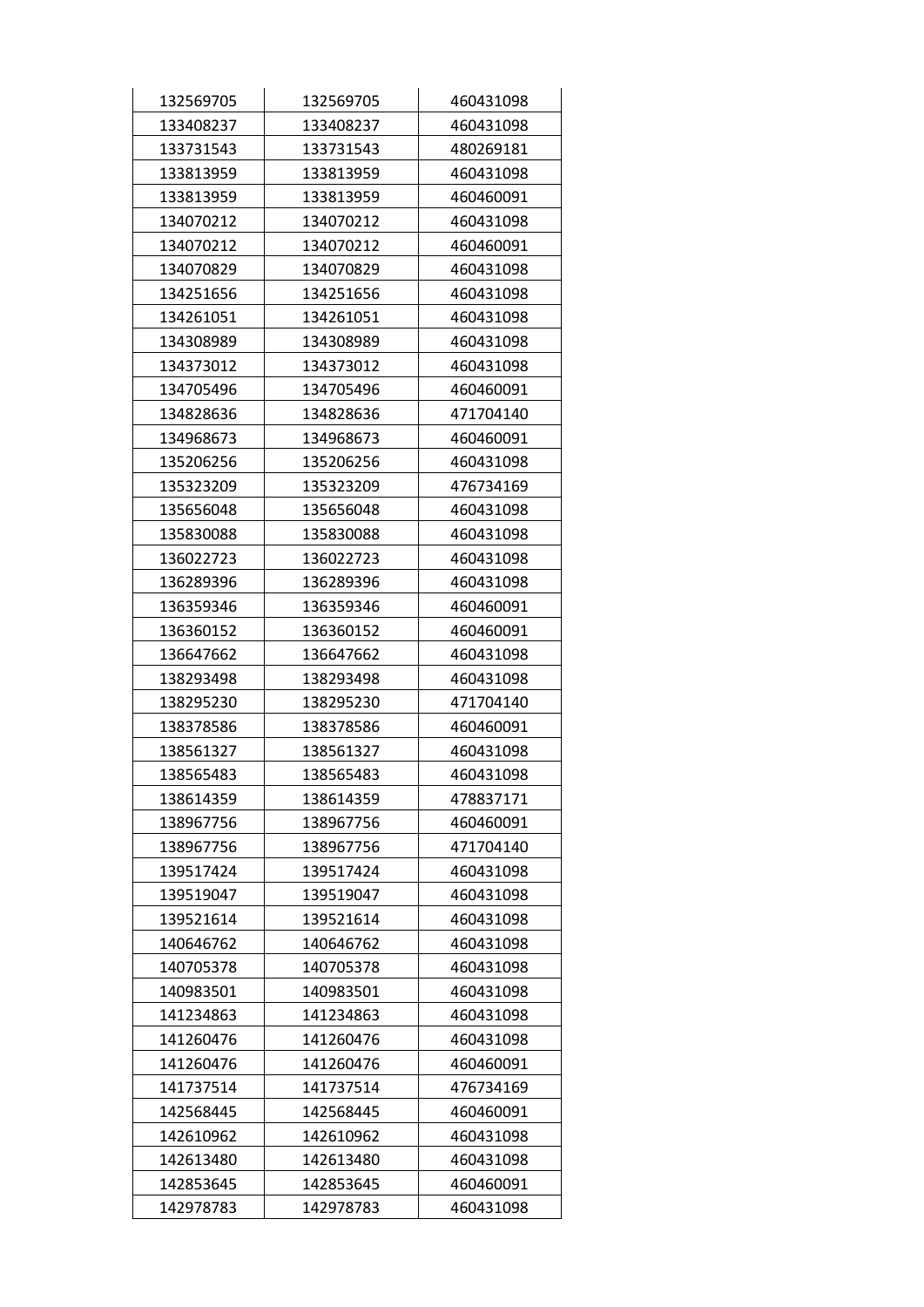| 143114700 | 143114700 | 460431098 |
|-----------|-----------|-----------|
| 143802126 | 143802126 | 460460091 |
| 144016194 | 144016194 | 460431098 |
| 144477634 | 144477634 | 460431098 |
| 144481520 | 144481520 | 460431098 |
| 145006794 | 145006794 | 476734169 |
| 145065995 | 145065995 | 460431098 |
| 145142318 | 145142318 | 476734169 |
| 145181267 | 145181267 | 460431098 |
| 145435733 | 145435733 | 460431098 |
| 145493142 | 145493142 | 460431098 |
| 146082521 | 146082521 | 460431098 |
| 146123591 | 146123591 | 460431098 |
| 146129115 | 146129115 | 478837171 |
| 146277486 | 146277486 | 460431098 |
| 146406507 | 146406507 | 460460091 |
| 146429097 | 146429097 | 460431098 |
| 146443357 | 146443357 | 460431098 |
| 146642754 | 146642754 | 460460091 |
| 146653058 | 146653058 | 460431098 |
| 146655275 | 146655275 | 460431098 |
| 146673693 | 146673693 | 460431098 |
| 146675312 | 146675312 | 471703141 |
| 146675312 | 146675312 | 476734169 |
| 146686791 | 146686791 | 460431098 |
| 146736829 | 146736829 | 460431098 |
| 146808743 | 146808743 | 460431098 |
| 147503741 | 147503741 | 471711142 |
| 147528265 | 147528265 | 460431098 |
| 147539360 | 147539360 | 460431098 |
| 147598675 | 147598675 | 460431098 |
| 147600094 | 147600094 | 460431098 |
| 147973081 | 147973081 | 471704140 |
| 148027784 | 148027784 | 460431098 |
| 148106151 | 148106151 | 460431098 |
| 148181075 | 148181075 | 460431098 |
| 148225877 | 148225877 | 460431098 |
| 148681711 | 148681711 | 471704140 |
| 148691015 | 148691015 | 460431098 |
| 148875572 | 148875572 | 460431098 |
| 148892365 | 148892365 | 460460091 |
| 148900922 | 148900922 | 460431098 |
| 148908395 | 148908395 | 460431098 |
| 149589594 | 149589594 | 460460091 |
| 149604712 | 149604712 | 460431098 |
| 149614634 | 149614634 | 460431098 |
| 149616854 | 149616854 | 460431098 |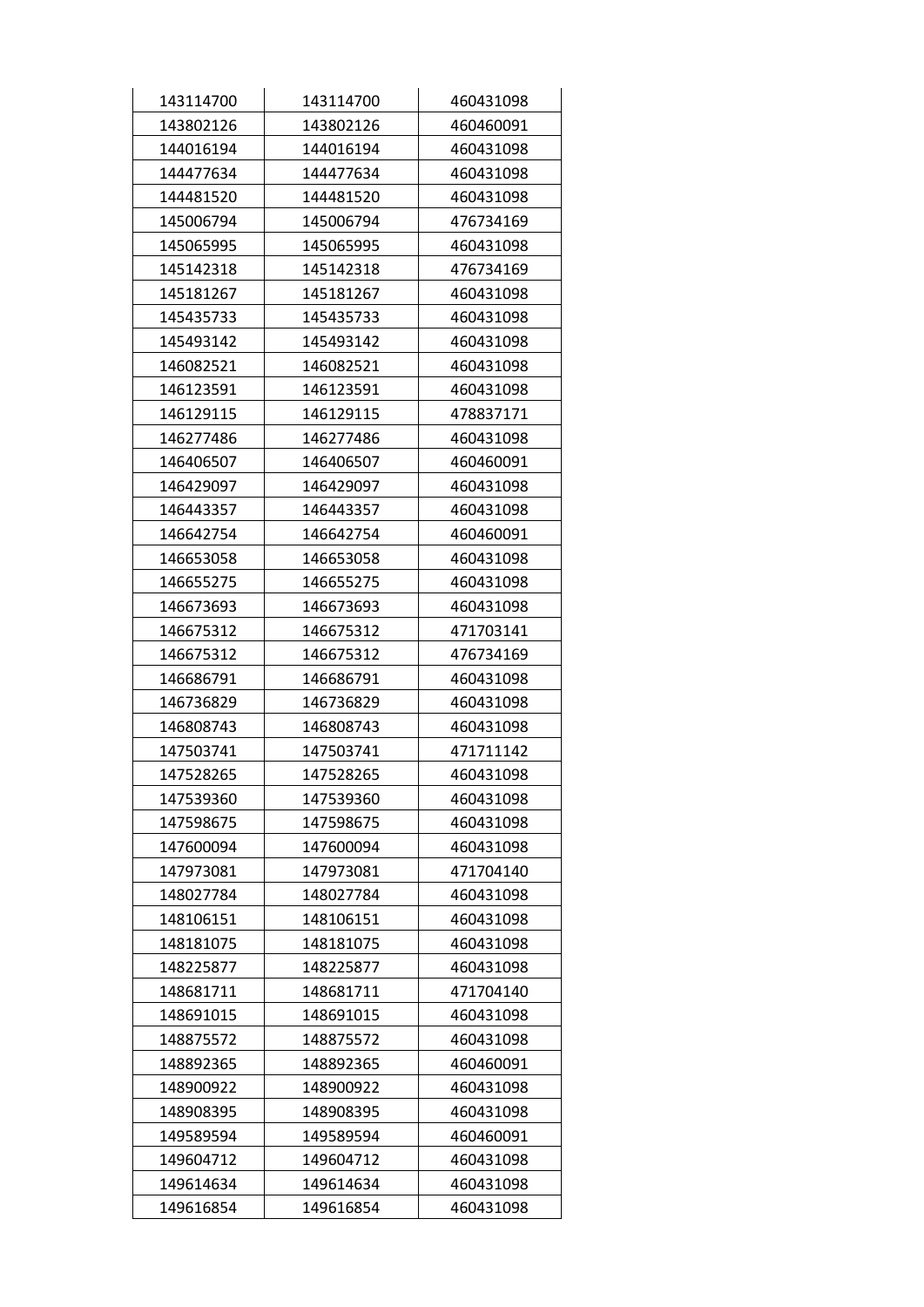| 149619123 | 149619123 | 476734169 |
|-----------|-----------|-----------|
| 149676616 | 149676616 | 460431098 |
| 149709212 | 149709212 | 460431098 |
| 149888071 | 149888071 | 460431098 |
| 149904002 | 149904002 | 460431098 |
| 150384447 | 150384447 | 460431098 |
| 150754428 | 150754428 | 460431098 |
| 151136524 | 151136524 | 460431098 |
| 151148581 | 151148581 | 476734169 |
| 151149027 | 151149027 | 460431098 |
| 151149027 | 151149027 | 460460091 |
| 151149731 | 151149731 | 460431098 |
| 151229559 | 151229559 | 460431098 |
| 151230238 | 151230238 | 460431098 |
| 151233946 | 151233946 | 460431098 |
| 151273974 | 151273974 | 460431098 |
| 151303832 | 151303832 | 460431098 |
| 151315519 | 151315519 | 460431098 |
| 151369697 | 151369697 | 460460091 |
| 151428233 | 151428233 | 460431098 |
| 151833674 | 151833674 | 460431098 |
| 151865061 | 151865061 | 460431098 |
| 151917121 | 151917121 | 476734169 |
| 152062376 | 152062376 | 476734169 |
| 152064183 | 152064183 | 460431098 |
| 152072880 | 152072880 | 460431098 |
| 152079883 | 152079883 | 476734169 |
| 152095558 | 152095558 | 460431098 |
| 152107036 | 152107036 | 460431098 |
| 152107124 | 152107124 | 460431098 |
| 152107330 | 152107330 | 460431098 |
| 152107330 | 152107330 | 471704140 |
| 152730385 | 152730385 | 460431098 |
| 152731019 | 152731019 | 460431098 |
| 152733688 | 152733688 | 460431098 |
| 152741300 | 152741300 | 460431098 |
| 152744291 | 152744291 | 460431098 |
| 152744291 | 152744291 | 460460091 |
| 152767792 | 152767792 | 460431098 |
| 152767792 | 152767792 | 460460091 |
| 152767792 | 152767792 | 471704140 |
| 152792006 | 152792006 | 460431098 |
| 152792006 | 152792006 | 460460091 |
| 152881927 | 152881927 | 460431098 |
| 152887012 | 152887012 | 476734169 |
| 152889103 | 152889103 | 460431098 |
| 152890640 | 152890640 | 460431098 |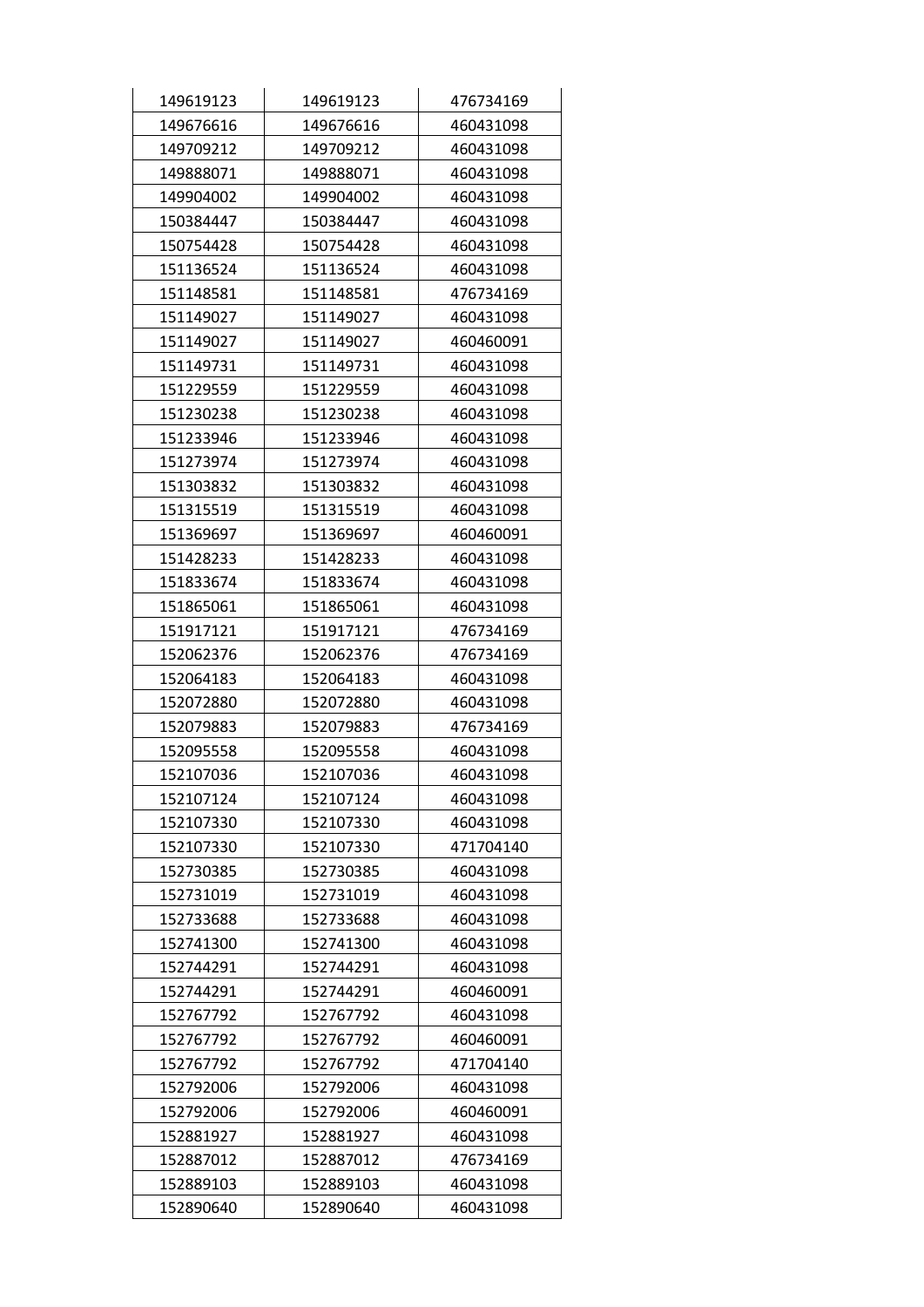| 152893582 | 152893582 | 460431098 |
|-----------|-----------|-----------|
| 152893582 | 152893582 | 460460091 |
| 152916837 | 152916837 | 476734169 |
| 152931633 | 152931633 | 460431098 |
| 152931633 | 152931633 | 460460091 |
| 152933608 | 152933608 | 460431098 |
| 152946927 | 152946927 | 460431098 |
| 153042293 | 153042293 | 460431098 |
| 153046493 | 153046493 | 460431098 |
| 153050342 | 153050342 | 460431098 |
| 153063851 | 153063851 | 460431098 |
| 153063851 | 153063851 | 460460091 |
| 153064714 | 153064714 | 460431098 |
| 153068928 | 153068928 | 460431098 |
| 153072068 | 153072068 | 460431098 |
| 153072068 | 153072068 | 460460091 |
| 153073867 | 153073867 | 460431098 |
| 153073867 | 153073867 | 460460091 |
| 153080536 | 153080536 | 460431098 |
| 153421692 | 153421692 | 460431098 |
| 153423128 | 153423128 | 460431098 |
| 153428175 | 153428175 | 460431098 |
| 153435763 | 153435763 | 460431098 |
| NP003806  | NP003806  | 460431098 |
| NP003912  | NP003912  | 404061999 |
| NP003923  | NP003923  | 404060991 |
| NP003923  | NP003923  | 404061999 |
| NP003924  | NP003924  | 404061999 |
| NP003925  | NP003925  | 404060991 |
| NP003931  | NP003931  | 404061999 |
| NP003956  | NP003956  | 404060991 |
| NP003956  | NP003956  | 404061999 |
| NP003966  | NP003966  | 404060991 |
| NP003966  | NP003966  | 404061999 |
| NP004018  | NP004018  | 404060991 |
| NP004018  | NP004018  | 404061999 |
| NP004115  | NP004115  | 404060991 |
| NP004115  | NP004115  | 404061999 |
| NP004130  | NP004130  | 404060991 |
| NP004130  | NP004130  | 404061999 |
| NP004142  | NP004142  | 404061999 |
| NP004169  | NP004169  | 404061999 |
| NP004199  | NP004199  | 404060991 |
| NP004199  | NP004199  | 404061999 |
| NP004217  | NP004217  | 404061999 |
| NP004247  | NP004247  | 404060991 |
| NP004247  | NP004247  | 404061999 |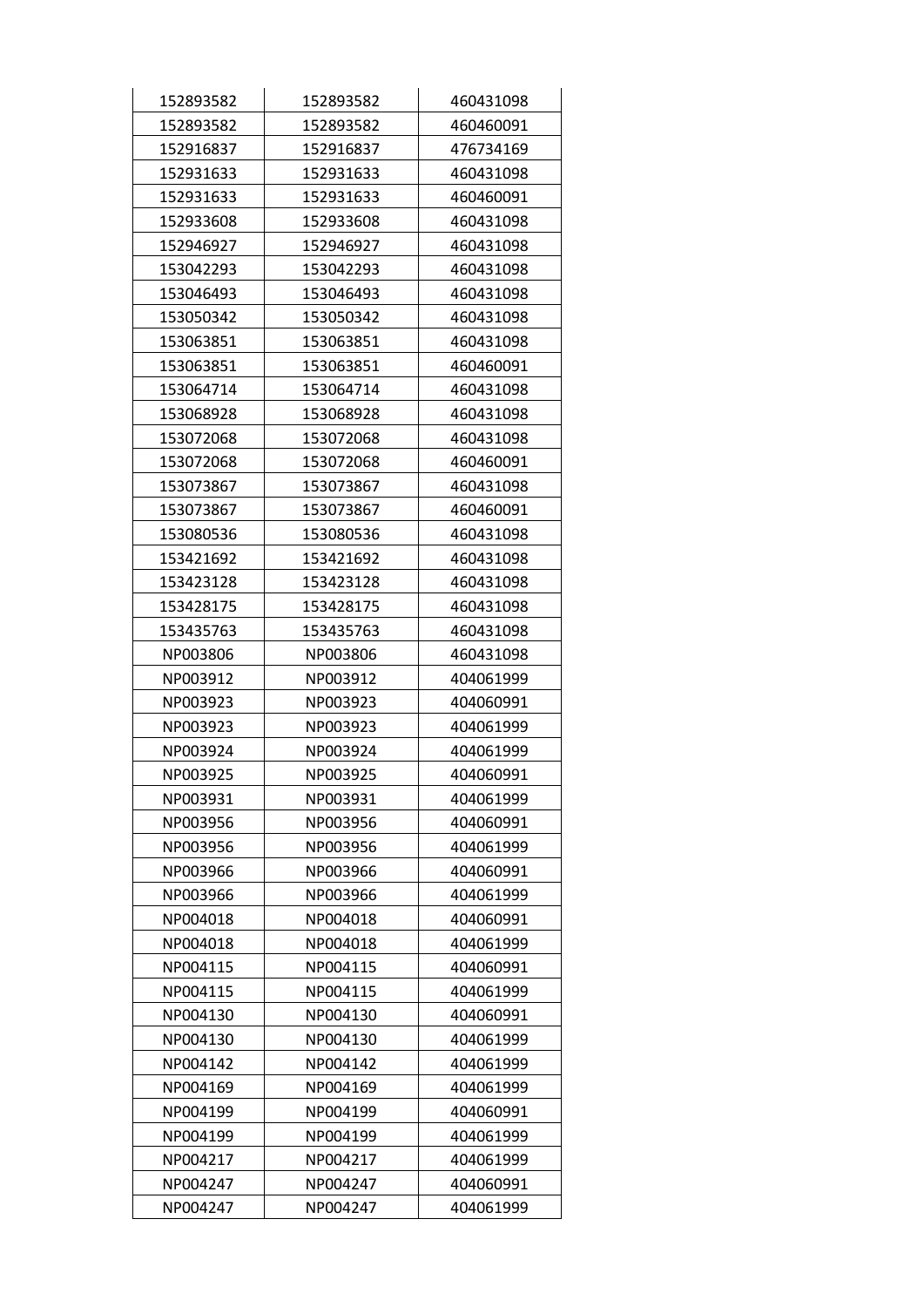| NP004258 | NP004258 | 404060991 |
|----------|----------|-----------|
| NP004258 | NP004258 | 404061999 |
| NP004274 | NP004274 | 404060991 |
| NP004274 | NP004274 | 404061999 |
| NP004289 | NP004289 | 404061999 |
| NP004299 | NP004299 | 404060991 |
| NP004299 | NP004299 | 404061999 |
| NP004337 | NP004337 | 404060991 |
| NP004343 | NP004343 | 404060991 |
| NP004343 | NP004343 | 404061999 |
| NP004371 | NP004371 | 404061999 |
| NP004374 | NP004374 | 404060991 |
| NP004374 | NP004374 | 404061999 |
| NP004378 | NP004378 | 404061999 |
| NP004392 | NP004392 | 404060991 |
| NP004392 | NP004392 | 404061999 |
| NP004436 | NP004436 | 404060991 |
| NP004436 | NP004436 | 404061999 |
| NP004438 | NP004438 | 404060991 |
| NP004438 | NP004438 | 404061999 |
| NP004448 | NP004448 | 404060991 |
| NP004448 | NP004448 | 404061999 |
| NP004466 | NP004466 | 404060991 |
| NP004466 | NP004466 | 404061999 |
| NP004468 | NP004468 | 404061999 |
| NP004470 | NP004470 | 404060991 |
| NP004470 | NP004470 | 404061999 |
| NP004493 | NP004493 | 404060991 |
| NP004500 | NP004500 | 404060991 |
| NP004500 | NP004500 | 404061999 |
| NP004502 | NP004502 | 404060991 |
| NP004502 | NP004502 | 404061999 |
| NP004503 | NP004503 | 404060991 |
| NP004507 | NP004507 | 404060991 |
| NP004510 | NP004510 | 404060991 |
| NP004523 | NP004523 | 404060991 |
| NP004525 | NP004525 | 404060991 |
| NP004525 | NP004525 | 404061999 |
| NP004564 | NP004564 | 404060991 |
| NP004564 | NP004564 | 404061999 |
| NP004580 | NP004580 | 404060991 |
| NP004580 | NP004580 | 404061999 |
| NP004608 | NP004608 | 404060991 |
| NP004608 | NP004608 | 404061999 |
| NP004613 | NP004613 | 404060991 |
| NP004613 | NP004613 | 404061999 |
| NP004619 | NP004619 | 404060991 |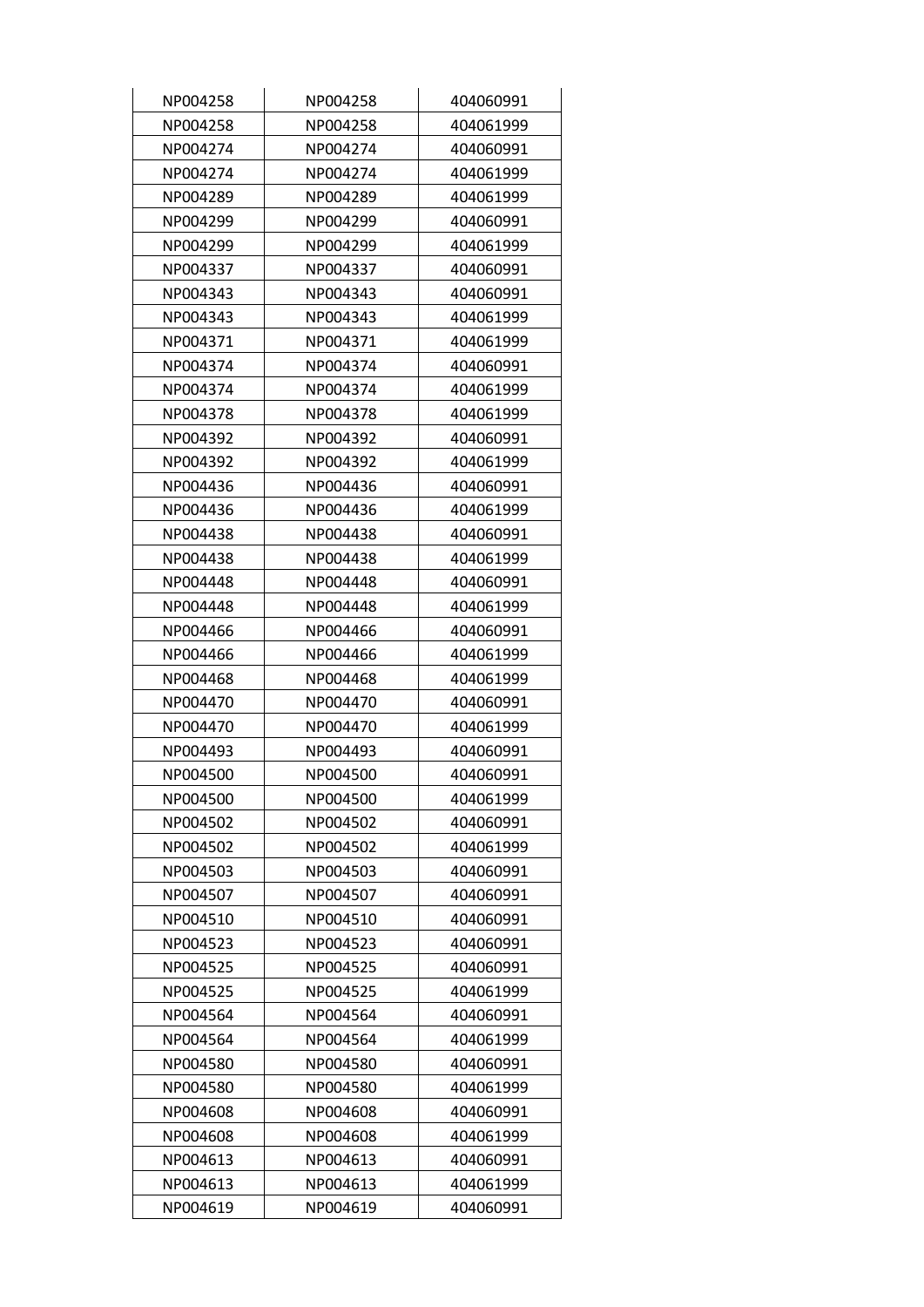| NP004619 | NP004619 | 404061999 |
|----------|----------|-----------|
| NP004626 | NP004626 | 404061999 |
| NP004633 | NP004633 | 404060991 |
| NP004633 | NP004633 | 404061999 |
| NP004647 | NP004647 | 404061999 |
| NP004683 | NP004683 | 404061999 |
| NP004684 | NP004684 | 404060991 |
| NP004684 | NP004684 | 404061999 |
| NP004711 | NP004711 | 404060991 |
| NP004711 | NP004711 | 404061999 |
| NP004715 | NP004715 | 404060991 |
| NP004715 | NP004715 | 404061999 |
| NP004719 | NP004719 | 404061999 |
| NP004740 | NP004740 | 404060991 |
| NP004742 | NP004742 | 404061999 |
| NP004747 | NP004747 | 404060991 |
| NP004747 | NP004747 | 404061999 |
| NP004754 | NP004754 | 404061999 |
| NP004757 | NP004757 | 404060991 |
| NP004757 | NP004757 | 404061999 |
| NP004761 | NP004761 | 404060991 |
| NP004772 | NP004772 | 404060991 |
| NP004772 | NP004772 | 404061999 |
| NP004780 | NP004780 | 404060991 |
| NP004780 | NP004780 | 404061999 |
| NP004791 | NP004791 | 404061999 |
| NP004798 | NP004798 | 404060991 |
| NP004798 | NP004798 | 404061999 |
| NP004812 | NP004812 | 404060991 |
| NP015267 | NP015267 | 404065991 |
| NP015268 | NP015268 | 404064993 |
| NP015268 | NP015268 | 404065991 |
| NP015294 | NP015294 | 404065991 |
| NP015339 | NP015339 | 404064993 |
| NP015339 | NP015339 | 404065991 |
| NP015357 | NP015357 | 404064993 |
| NP015357 | NP015357 | 404065991 |
| NP015358 | NP015358 | 404065991 |
| NP015374 | NP015374 | 404064993 |
| NP015374 | NP015374 | 404065991 |
| NP020150 | NP020150 | 404068996 |
| NP020150 | NP020150 | 404069994 |
| NP100010 | NP100010 | 455976072 |
| NP100015 | NP100015 | 455976072 |
| NP100016 | NP100016 | 455976072 |
| NP100017 | NP100017 | 455976072 |
| NP100020 | NP100020 | 455976072 |